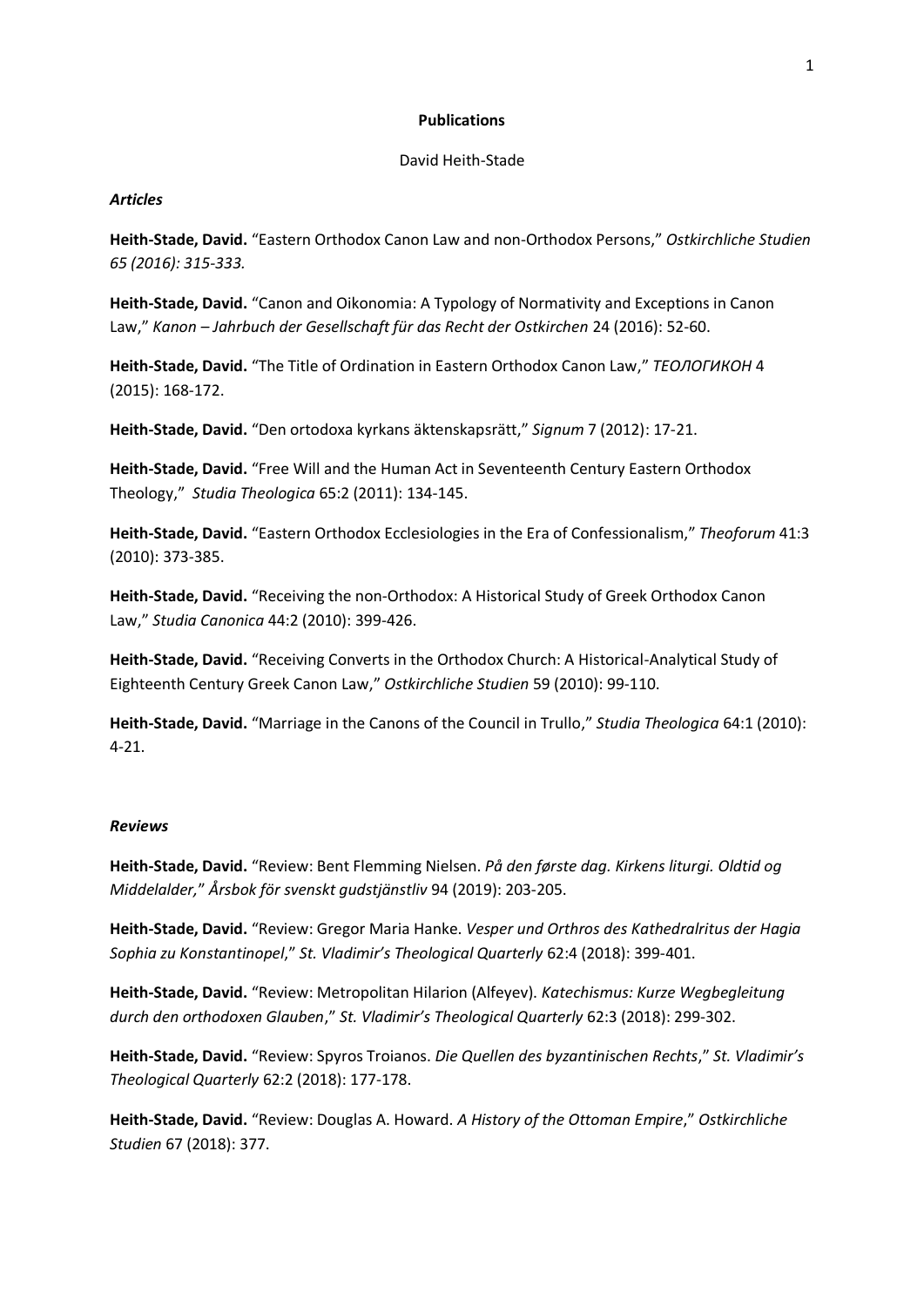**Heith-Stade, David.** "Review: Sorokin, Maxim. *Vasilij Bolotov zwischen Wissenschaftlichkeit und Kirchlichkeit: Studien zur Rezeption und Wertung protestantischer und katholischer Autoren im Werk eines russisch-orthodoxen Kirchenhistorikers*," *Ostkirchliche Studien* 66 (2017): 385-386.

**Heith-Stade, David.** "Review: Melloni, Alberto, ed. *The Great Councils of the Orthodox Churches,*" Medioevo Greco 17 (2017): 513-514.

**Heith-Stade, David.** "Review: Humphreys, Michael T. G. *Law, Power, and Imperial Ideology in the Iconoclast Era, c. 680-850,*" *Medioevo Greco 16* (2016): 475-476

**Heith-Stade, David.** "Review: Papademetriou, Tom. *Render unto the Sultan: Power, Authority, and the Greek Orthodox Church in the Early Ottoman Centuries,*" *Medioevo Greco 16* (2016): 512-513.

**Heith-Stade, David.** "Recension: Wagschal, David. *Law and Legality in the Greek East: The Byzantine Canonical Tradition, 381-883*," *Svensk teologisk kvartaltidskrift* 19:1-2 (2015): 76-77.

# *Books and chapters in books*

**Heith-Stade, David.** "Dionysius Exiguus," 315-333, in Philip L. Reynolds, ed., *Great Christian Jurists and Legal Collections in the First Millennium*, Cambridge: Cambridge University Press, 2019.

**Heith-Stade, David.** "Eastern Orthodox theology from the Fall of the Byzantine Empire (1453) to the Fall of the Russian Empire (1917)," in Andrew Louth, ed., *Oxford Handbook of Orthodox Theology*, Oxford: Oxford University Press. (Forthcoming).

**Heith-Stade, David.** *The Rudder of the Church: A Study of the Theory of Canon Law in the Pedalion*. Lund: Lund University, 2014.

**Heith-Stade, David.** "Den gudomliga liturgins editionshistoria," 146-151, in Sundkvist, M. (ed.) *Chrysostomosliturgin: förda anteckningar*, Helsingfors: Stiftelsen för Finlands ortodoxa kulturcentrum, 2014.

**Heith-Stade, David.** *[Marriage as the Arena of Salvation: An Ecclesiological Study of the Marital](http://amzn.com/1933275553)  [Regulation in the Canons of the Council in Trullo.](http://amzn.com/1933275553)* Rollinsford, New Hampshire: Orthodox Research Institute, 2011.

# *Translations*

Denysenko, Nicholas, "För en förnyelse av Alexander Schmemanns liturgiska teologi," *Svenskt gudstjänstliv* 94 (2019): 27-64.

Florovsky, Georges, "*In Ligno Crucis: The Church Fathers' Doctrine of Redemption interpreted from the Perspective of Greek Orthodox Theology*," 71-80, in Brandon Gallaher and Paul Laddouceur, eds., *The Patristic Witness of Georges Florovsky: Essential Theological Writings*, London: T&T Clark, 2019.

*Den helige Johannes Chrysostomos gudomliga liturgi på grekiska, engelska och svenska*. Athens: Apostoliki Diakonia, 2017.